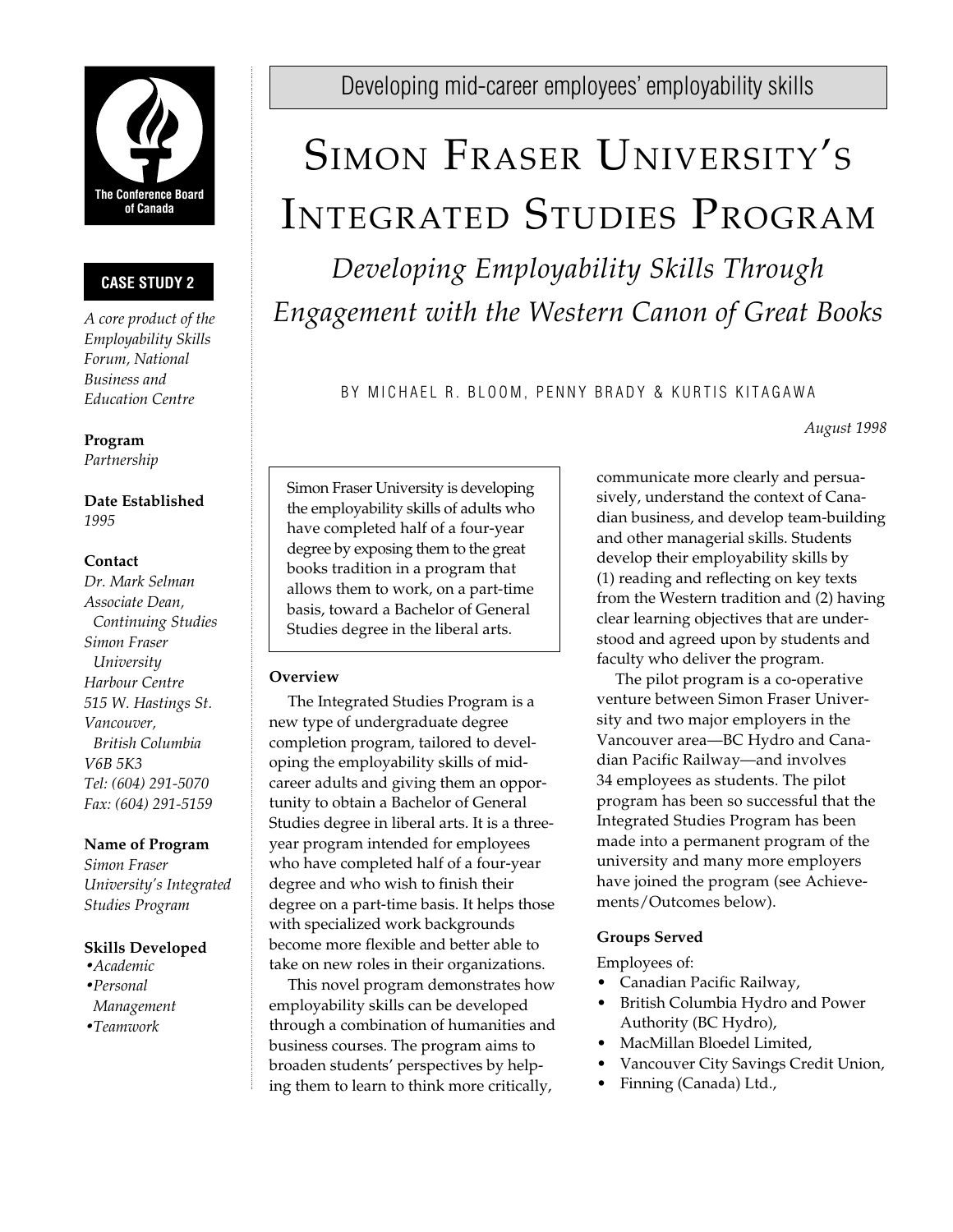#### **National Business and Education Centre (NBEC)**

Director: MaryAnn McLaughlin

Research Associates: Michael Bloom Kurtis Kitagawa Joeanne Mahoney Douglas Watt

Awards Co-ordinator: Linda Scott

Program and Research Assistant: Jean Smith

#### **NBEC Mission**

We help business and education leaders work collaboratively to promote the development of a learning society that will prepare Canada's young people for a changing world.

**Visit us on the Web:** www.conferenceboard.ca/nbec

- Hughes Aircraft of Canada Ltd.,
- City of Vancouver,
- BC Rail,
- Marsh & McLennan, Limited,
- BC Tel,
- Greer Shipping, and
- Small and independent businesses sponsored by the Vancouver Board of Trade:
	- Quincy Management Group (Int'l) Ltd.,
	- Images and Style by Karen Heaps,
	- West Coast Express, and
	- Richard Campbell, independent consultant.

#### **Objectives**

- To broaden participants' employability skills by helping them learn to think critically, communicate clearly and persuasively, understand the context of Canadian business, and develop teamwork and other management skills.
- To assist participants with specialized backgrounds to become more flexible and better able to take on new roles within their organizations, and to earn a fully portable education credential.

## **Activities**

The Integrated Studies Program is structured using a cohort model. All students admitted in a given year take the same courses at the same time and progress through the program as a group. This provides support for participants and solves two problems of part-time study: limited course availability and poor access to courses when they are offered.

Students complete the program by taking 18 courses over three years. There are two courses per semester and three semesters per year.

Students attend classes in three-day blocks—Thursday, Friday and Saturday—with four blocks per semester. Total classroom hours over the three years are equivalent to regular full-time classroom hours over two years.

Courses begin with one of three teamtaught interdisciplinary seminars focusing on the relationship between academic study and workplace issues, and an accompanying introduction to academic writing. The second term involves introductory courses in mathematics and social sciences. The balance of the curriculum is devoted to the four major program focuses: improving critical thinking, learning to communicate clearly and persuasively, understanding the context of Canadian business and enhancing management skills.

All courses are taught so as to highlight their relevance to contemporary issues and develop the students' capacity for informed judgement. Important literary, philosophical and other texts from the Western canon are used as case studies. For example, Joseph Conrad's *Heart of Darkness* is used to understand leadership; writings by Edmund Burke and Immanuel Kant are used to study independent thought. These great works lie at the heart of the Integrated Studies Program. They are studied to shed light on the contemporary issues and specific problems that students encounter when they are working at their jobs. The central concept is that these texts embody our deepest understanding and insights into human relations and the world at large. They offer students profound understanding of universal issues and problems that have faced humanity through the centuries and also powerful guidance into how today's problems can be solved by applying their own judgement.

#### **Resources Required**

The overall cost of implementing and maintaining the Integrated Studies Program over the course of three years is \$400,000 for the first cohort of students. This figure does not include development and evaluation costs.

#### *Commitment from Employers*

- First cohort: commitment to cover the full \$400,000.
- Second cohort: \$13,000 per student over three years.
- Third cohort: \$12,000 per student over three years.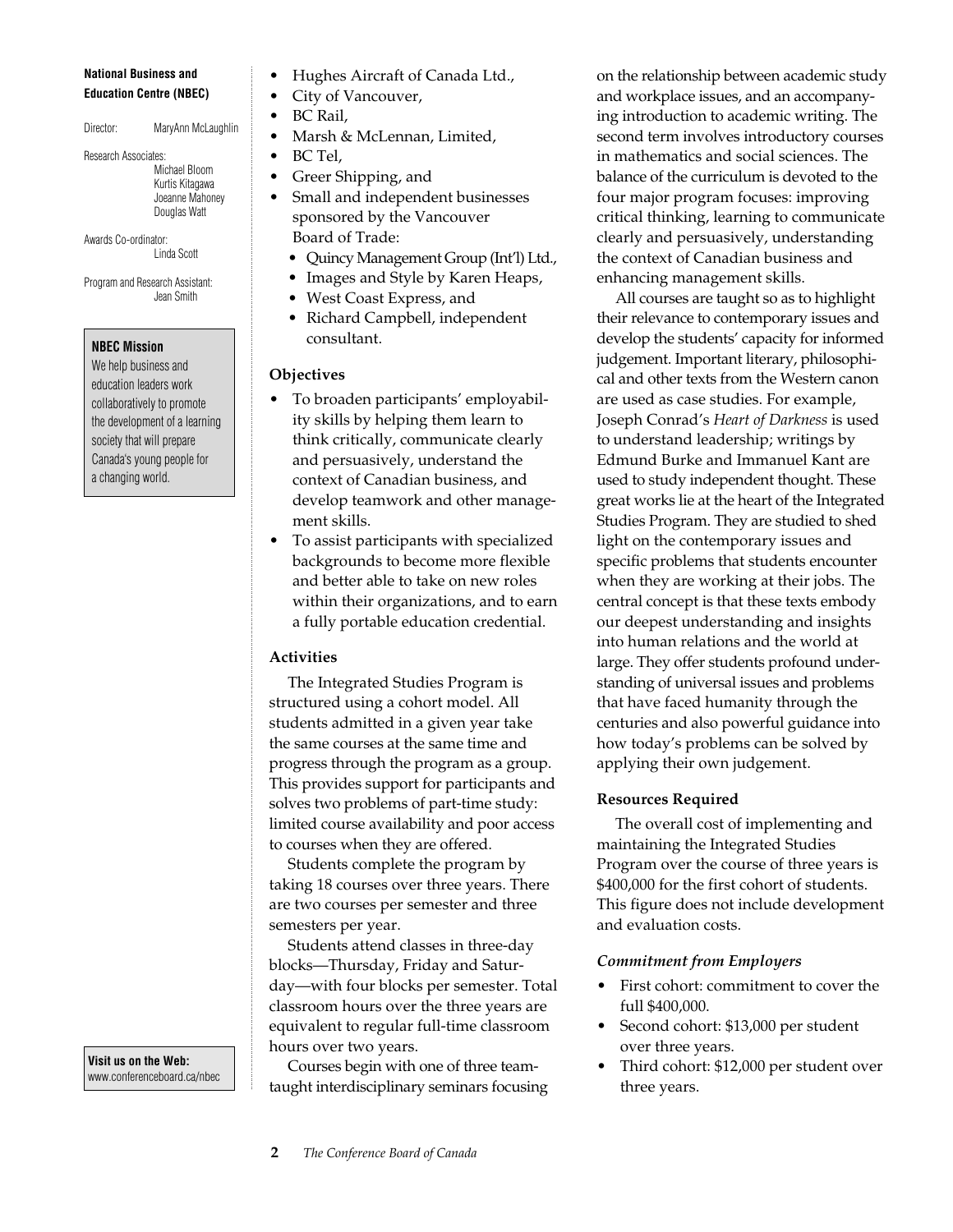#### **The Employability Skills Forum Mission**

We are committed to improving the productivity and quality of life for individuals, organizations and society by enhancing the employability skills of the current and future workforce of Canada.

This study was made possible through funding by members of the Employability Skills Forum.

#### **Forum Members**

Alberta Advanced Education and Career Development Alberta Education Alberta Vocational College Association of Canadian Community Colleges Bank of Montreal Canada Post Corporation Canadian Labour Force Development Board CORCAN Department of National Defence Dofasco Inc. Dufferin-Peel Roman Catholic Separate School Board (Ontario) Human Resources Development Canada Imperial Oil McGraw-Hill Ryerson Limited Mount Royal College New Brunswick Department of Education Noranda Forest Inc. Ontario Ministry of Education and Training Royal Bank of Canada Seneca College of Applied Arts and Technology Simon Fraser University Southwest Regional School Board (Nova Scotia) Statistics Canada Syncrude Canada Ltd. Treasury Board of Canada Secretariat University of Alberta University of Guelph

Forum Manager: Michael R. Bloom

- Additional textbook costs of about \$1,200 per student over three years.
- Up to 72 days of paid leave from the workplace over three years (eight days per semester times nine semesters) per student.

# *Commitment from Employees*

- From 36 to 72 days of personal time for classes over three years (four to eight days per semester times nine semesters) per student.
- About 2,000 hours of private study time over three years per student (three hours per class hour).

## **Achievements/Outcomes**

- The first cohort retention rate is 97 per cent.
- In 1998, students of the first cohort of 34 participants will graduate from Simon Fraser University with a Bachelor of General Studies.
- Sixteen students from five employers entered as the second cohort in January 1997.
- Sixteen students from nine employers entered as the third cohort in September 1997.
- Participating employers are so confident of the benefits of the program that two that placed employees in the second cohort also placed students in the third cohort even before their second cohort employees had graduated.

## **Benefits**

## *Employers*

• Education and training dollars are invested in long-term upgrading of the workforce.

## *Employees*

• Work experiences and responsibilities are related to career advancement and personal interest. By gaining a wide range of employability skills and a degree, employees are able to compete for higher level jobs.

# *University*

- Opportunity to become more versatile and responsive to customer needs.
- Opportunity to meet the needs of midcareer students in times of limited resources for universities.
- (As a result) improved ability to fulfil its educational mandate in changing circumstances.

## **Innovation**

This innovative program demonstrates how a liberal arts education is directly applicable to the workforce and the workplace:

- It shows how a liberal arts education can enhance students' academic, personal management and teamwork skills for the benefit of both employers and employees.
- It uses surveys of the core users of the program to help it meet its chief goal of enhancing participants' employability skills while the program is under way.
- It uses a combination of assessment techniques to make improvements to program delivery.
- Students have frequently been involved in assessment. They participate in focus groups each semester to assess the program's performance. They also complete a semi-annual questionnaire that asks them to evaluate their instructors, the curriculum and the overall value of the program.
- After the first and second years of the three-year pilot, the program was evaluated to assess its worth. The evaluation was based on a written and telephone survey of the managers of participating students.
- Evaluation will continue after of the program's conclusion.

# **Keys to Success**

# *Employers*

- Must be committed to support employees financially and with work flexibility.
- Must ensure employees' jobs continue to grow with their abilities.